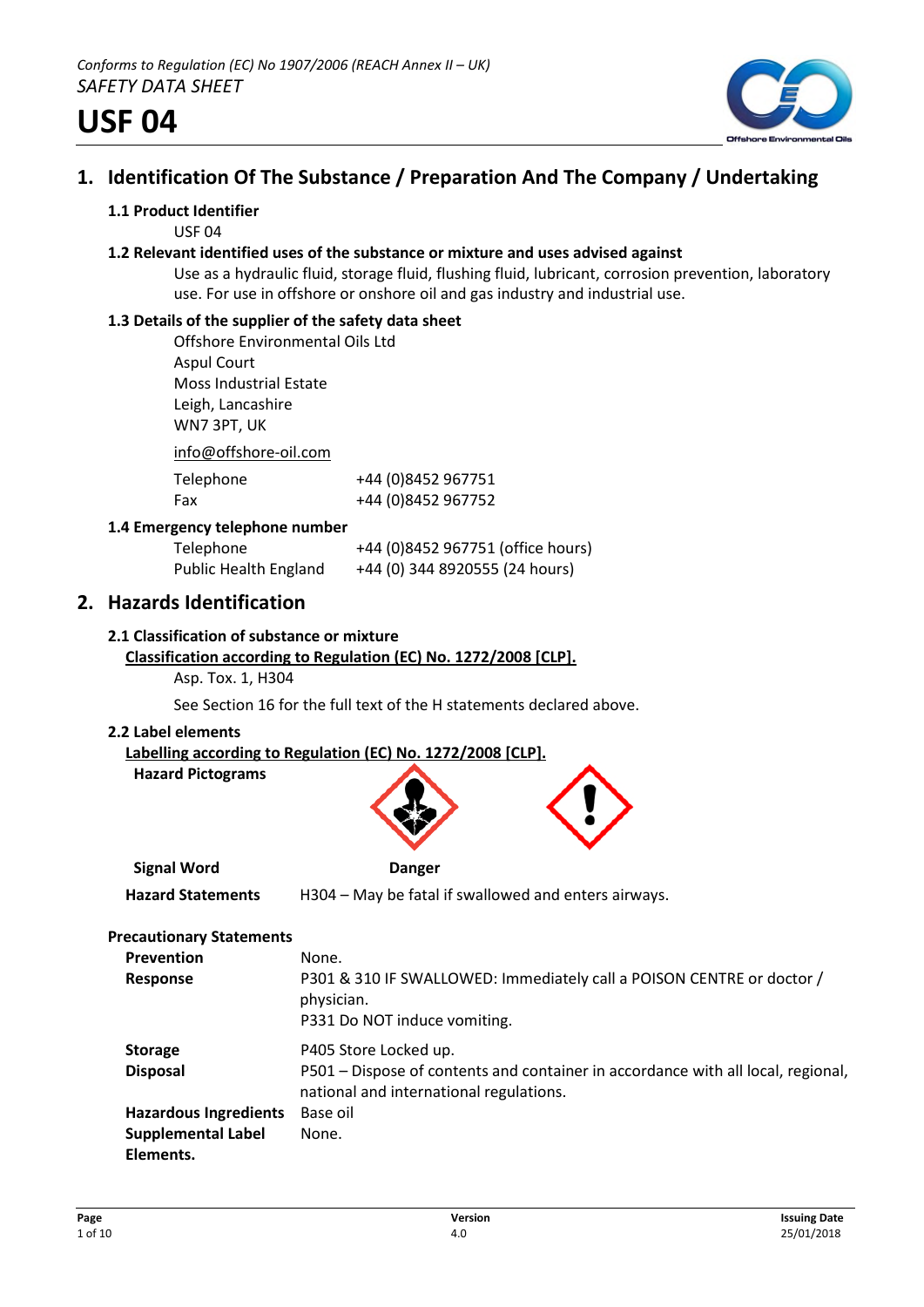

| <b>Supplemental Packaging Requirements.</b> |                 |
|---------------------------------------------|-----------------|
| <b>Containers to be fitted</b>              | Not applicable. |
| with child resistant fastenings.            |                 |
| <b>Tactile Warning of danger</b>            | Not applicable. |
| <b>Supplemental Hazard Information</b>      | None.           |
|                                             |                 |

#### **2.3 Other Hazards**

## **Other hazards which do not result in classification Physical-Chemical Properties**

Contaminated surfaces may be extremely slippery.

## **High Pressure Applications**

Injections through the skin as a result of contact with the product at high pressures constitute a major medical emergency. See notes to physician in section 4 of this safety data sheet.

## **3. Composition / Information On Ingredients**

#### **3.2 Mixture**

| Ingredient<br><b>Name</b> | <b>Identifiers</b> | <b>Conc. (%)</b> | <b>Regulation (EC) No 1272/2008</b><br>(CLP) Classification | Type        |
|---------------------------|--------------------|------------------|-------------------------------------------------------------|-------------|
| Base Oil                  | Confidential       | >90%             | Asp Tox. 1, H304.                                           | $(1)$ $(2)$ |

Type

[1] Substance classified with a health or environmental hazard.

[2] Substance with a workplace exposure limit.

[3] Substance meets the meets the criteria for PBT according to Regulation (EC) No 1907/2006, Annex XIII.

[4] Substance meets the criteria for vPvB according to Regulation (EC) No 1907/2006, Annex XIII.

If REACH registration numbers do not appear the substance is either exempt from registration, does not meet the minimum volume threshold for registration, the registration date has not yet come due or this information is proprietary.

See section 8 for Occupational Exposure Limits, if available.

See sections 11 and 12 for more detailed information on health effects, symptoms and environmental hazards.

For the full text of the EU H-Statements in this section, see section 16.

#### **For the full text of the EU H-Statements in this section, see section 16.**

## **4. First Aid Measures**

#### **4.1 Description of first aid measures**

#### **General Advice**

Seek medical advice if irritation or symptoms persist and show this safety data sheet.

#### **Skin contact**

Wash off immediately with plenty of soap and water. Remove contaminated clothing. Seek medical attention if irritation or symptoms persist.

#### **Eye contact**

Rinse immediately with plenty of water for 15 minutes holding the eyelids open. Seek medical attention if irritation or symptoms persist.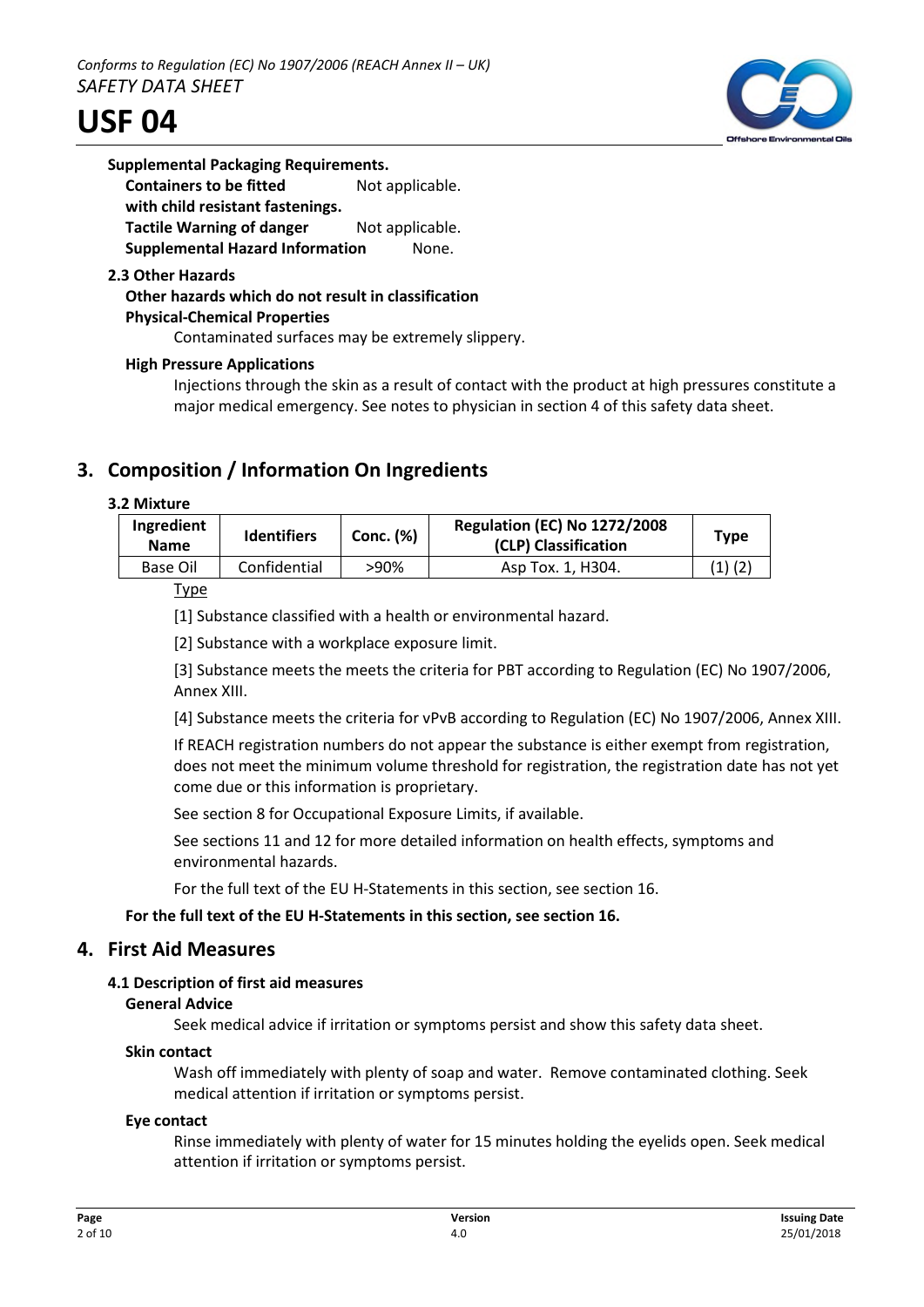

## **Inhalation**

If inhalation of fumes, mists or vapours causes irritation to the throat, nose or coughing, remove person to fresh air. Obtain medical advice if symptoms persist.

#### **Ingestion**

If contamination of mouth occurs, wash it out thoroughly with water. Do NOT induce vomiting. Never give anything to an unconscious person. If swallowed, seek medical advice immediately and show this container or label.

#### **Protection of First Aiders**

No action should be taken without suitable training or which involves any personal risk.

## **4.2 Most important symptoms and effects, both acute and delayed**

## **4.3 Indication of any immediate medical attention and special treatment needed**

If swallowed, seek medical advice immediately and show this container or label.

## **High Pressure Applications**

Injections through the skin due to contact with the product at high pressure constitute a major medical emergency. Injuries may not appear serious immediately, but within a few hours tissue can become discoloured, swollen, and painful with extensive subcutaneous necrosis. Surgical exploration should be undertaken without delay. Extensive and thorough debridement of the wound and underlying tissue is necessary to minimise tissue loss and to limit or prevent permanent damage. It should be noted that high pressure may force the product a considerable distance along tissue planes.

## **5. Fire Fighting Measures**

## **5.1 Extinguishing media**

## **Suitable extinguishing media**

Use extinguishing media appropriate to the surrounding fire conditions: Carbon Dioxide (CO2), dry chemical, foam, water fog.

#### **Unsuitable extinguishing media**

Do not use solid water stream as it may scatter and spread fire.

## **5.2 Special Hazards arising from the substance or mixture**

#### **Hazardous Combustion Products**

Burning produces irritating, toxic and obnoxious fumes including carbon oxides.

#### **5.3 Advice for Fire-fighters**

Fire fighters should wear appropriate protective equipment and self-contained breathing apparatus (SCBA) with a full face piece operating in positive pressure mode. Clothing confirming to European Standard EN469 will give a basic level of protection for chemical incidents. Use water spray to cool unopened containers.

## **6. Accidental Release Measures**

## **6.1 Personal precautions, protective equipment and emergency procedures**

## **For Non-Emergency Personnel**

Contact emergency personnel. No action should be taken without suitable training or involving personal risk. Evacuate surrounding areas and keep unnecessary and unprotected personnel from entering. Ensure adequate ventilation of the working area. Wear suitable protective equipment. Contaminated surfaces will be extremely slippery. Remove all sources of ignition. Do not breathe vapour or mist. Do not touch or walk through spilt material.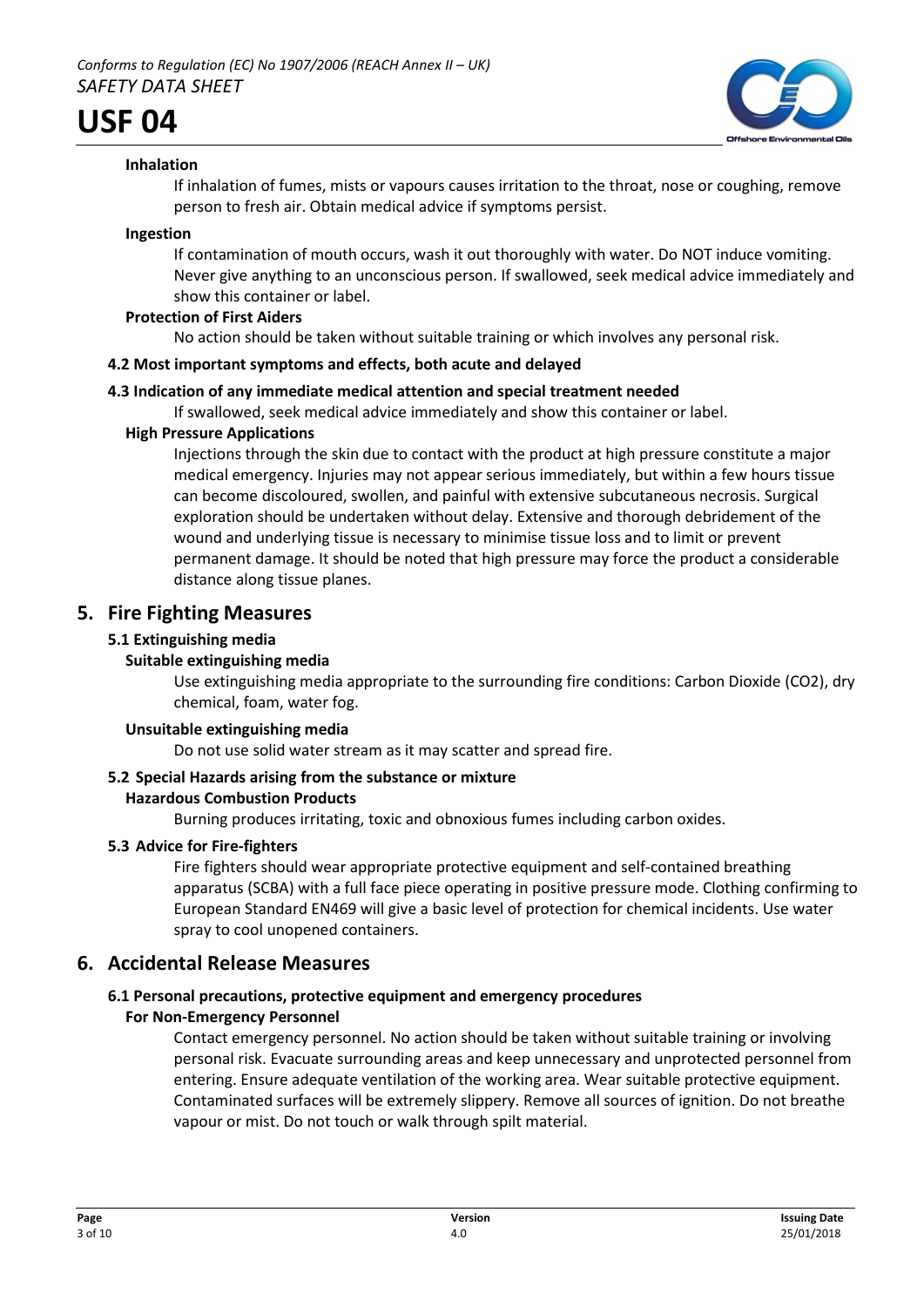

## **For Emergency Responders**

Wear a suitable chemical protective suit, gloves and chemical boots. See also information in "For non-emergency personnel".

#### **6.2 Environmental precautions**

Avoid dispersal of spilt and runoff and contact with soil, drains, sewers or waterways. Prevent further spillage if safe. Inform the relevant authorities if the product has caused environmental pollution (sewers, waterways, soil).

## **6.3 Methods and material for containment and cleaning up**

#### **Small Spill**

Stop leak if possible without risk. Move containers from the spill area. Absorb with inert, absorbent material, transfer to suitable, labelled containers for disposal. Dispose of via a licensed water disposal contractor.

#### **Large Spill**

Contact emergency personnel immediately. Stop leak if possible without risk. Move containers from the spill area. Approach release from upwind. Prevent entry into sewers, water courses, basements and confined areas. Collect and contain spillage with non-combustible, absorbent material e.g. sand, earth, vermiculite or diatomaceous earth and transfer to suitable, labelled containers for disposal. Dispose of via a licensed water disposal contractor.

## **6.4 Reference to other sections**

For personal protective equipment refer to Section 8.

For disposal refer to Section 13.

## **7. Handling And Storage**

## **7.1 Precautions for safe handling**

#### **Advice for safe handling**

Wear suitable personal protective equipment. Avoid contact with eyes and skin and clothing. Avoid breathing vapours or spray mist. Keep in the original container or an approved alternative made from a compatible material and keep tightly closed when not in use. Do not reuse containers.

#### **Advice on General Occupational Hygiene**

Smoking, eating and drinking should be prohibited in areas where this material is handled, stored or processed. Wash thoroughly after use. Contaminated clothing and personal protective equipment should be removed before entering eating areas. Ensure that eyewash stations and chemical safety showers are close to the working location.

#### **7.2 Conditions for safe storage, including any incompatibilities**

Store in correctly labelled containers. Store in a cool, dry, well-ventilated area away from heat and direct sunlight. Keep containers tightly closed until ready for use. Where possible, design the installations in order to avoid accidental emissions of product (due to seal breakage, for example) onto hot casings or electrical contacts. Protect from moisture and frost. Store in accordance with local regulations, away from incompatible materials, and store locked up (see section 10).

#### **7.3 Specific end uses**

Refer to section 1.2 and exposure scenarios in annex if applicable.

## **8. Exposure Controls / Personal Protection**

## **8.1 Control Parameters**

## **Exposure Limits.**

Oils mists must be kept below 5 mg/ $m^3$ .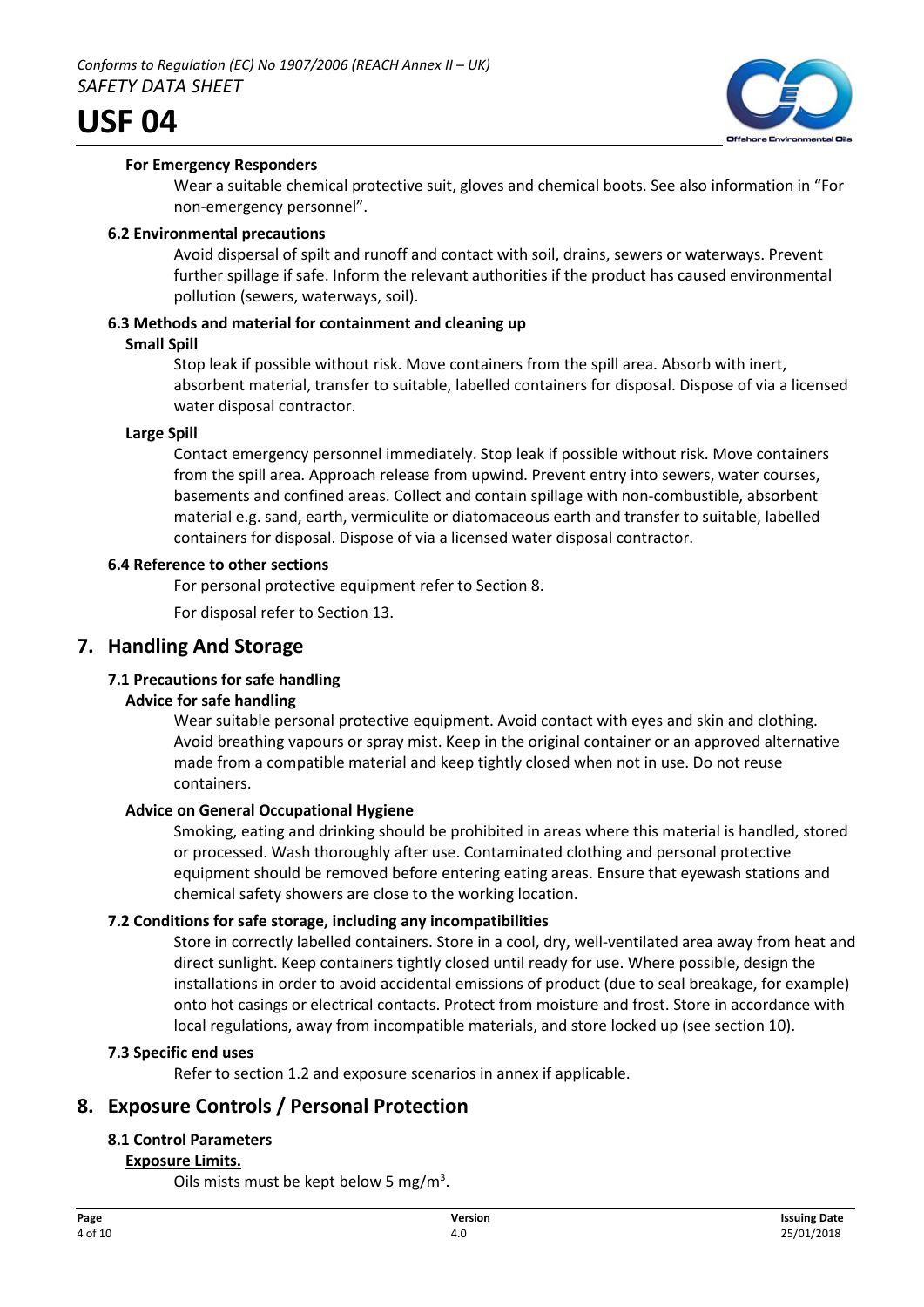

**Derived No effect Level** No DELs available.

## **Predicated No effect Concentration**

No PNECs available.

## **8.2 Exposure Controls**

## **Individual Protection Measures**

#### **Eye / Face Protection**

Safety glasses with side shields are considered minimum protection.

## **Respiratory protection**

Avoid inhalation of mists, fumes or vapour generated in use. In case of insufficient ventilation, use suitable respiratory equipment.

## **Skin Protection**

## **Hand protection**

Wear chemical resistant gloves. Nitrile gloves with a minimum thickness of 0.4mm are recommended. Most gloves provide only a short time of protection before they should be discarded and replaced. Gloves should be chosen in consultation with the supplier / manufacturer and with a full assessment of the working conditions. This information does not replace suitability tests since glove protection varies depending on the conditions under which the product is used.

## **Body Protection**

Use of protective clothing is good industrial practice. Personal protective equipment for the body should be selected based on the task being performed. Cotton or polyester/cotton overalls will only provide protection against light superficial contamination that does not soak through to the skin. Overalls should be washed regularly. When the risk of exposure is high (e.g. if cleaning spillages or when at risk of splashing), chemical resistant aprons and or imperious chemical suits and boots will be required.

## **Environmental Exposure Controls**

Emission from ventilation or work process equipment should be checked to ensure they comply with the requirements of environmental protection legislation. In some cases, fume scrubbers filters or engineering modifications to the process equipment will be necessary to reduce emissions to acceptable levels below their respective threshold limit value.

## **9. Physical And Chemical Properties**

## **9.1 Information on basic physical and chemical properties**

| (a) Appearance                              | Liquid                        |
|---------------------------------------------|-------------------------------|
| (b) Odour                                   | Bland                         |
| (c) Odour Threshold                         | No data available             |
| $(d)$ pH                                    | Not applicable                |
| (e) Melting / freezing point                | $< -40^{\circ}$ C             |
| (f) Initial boiling point and boiling range | $>220$ °C                     |
| (g) Flash Point                             | No data available             |
| (h) Evaporation rate                        | No data available             |
| (i) Flammability (solid, gas)               | No data available             |
| (i) Upper / Lower Explosion Limit           | No data available             |
| (k) Vapour Pressure                         | $<$ 1 mmHg at 20 $^{\circ}$ C |
|                                             |                               |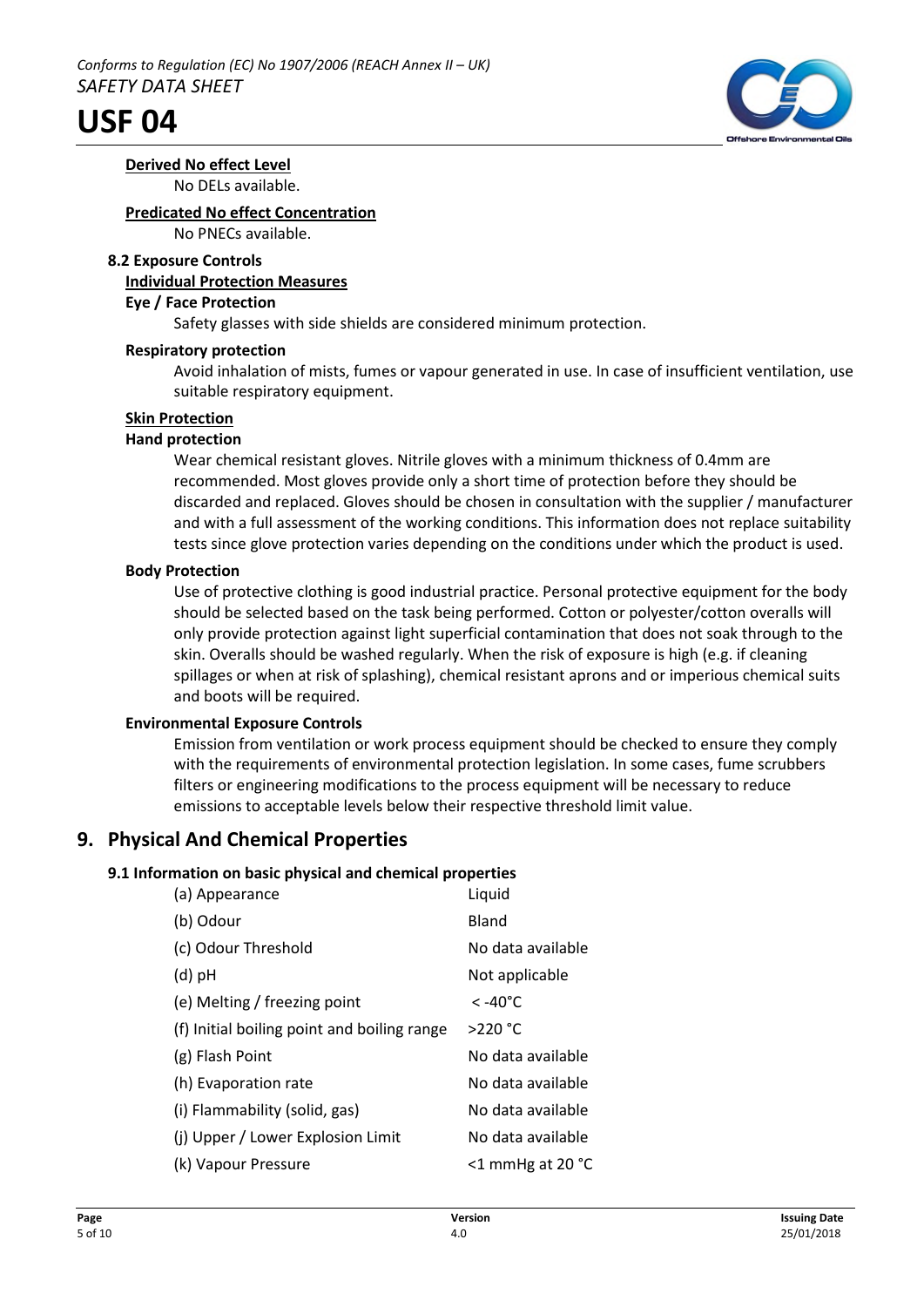

(I) Vapour density No data available (m) Relative density  $0.80 - 0.84$  gcm<sup>-3</sup> @ 20 °C (n) Water solubility and the linsoluble. (o) Partition coefficient Not suitable for measurement n-octanol / water (p) Auto ignition temperature. No data available (q) Decomposition temperature No data available

- 
- (r) Viscosity 6.5 cst @ 20 °C (s) Explosive properties No data available
- (t) Oxidising properties No data available

## **9.2 Other information**

No additional information.

## **10. Stability And Reactivity**

#### **10.1 Reactivity**

No data available.

#### **10.2 Chemical Stability**

Stable under normal operating conditions.

#### **10.3 Possibility of hazardous reactions**

None expected under normal operating conditions.

**10.4 Conditions to avoid**

No specific data.

#### **10.5 Incompatible materials**

No data available.

#### **10.6 Hazardous decomposition products**

Stable under normal conditions. Decomposition products may include carbon oxides.

## **11. Toxicological Information**

#### **11.1 Information on toxicological effects**

#### **Information on likely routes of exposure**

Routes of anticipated entry: Inhalation, Dermal.

#### **Product Information Poster Line Health Effects**

| Potential Acute Health Effects            |                                                                                                                                                                                                                                                                                    |
|-------------------------------------------|------------------------------------------------------------------------------------------------------------------------------------------------------------------------------------------------------------------------------------------------------------------------------------|
| <b>Inhalation</b>                         | The product has a low vapour pressure and does not cause an<br>inhalation exposure issue at ambient conditions. Contact with<br>vapours, mists or sprays may cause irritation of the breathing<br>passages. Aspiration of spray, mist or vapour may cause<br>chemical pneumonitis. |
| Ingestion                                 | Aspiration hazard if swallowed - Aspiration of spray, mist or<br>vapour may cause chemical pneumonitis.                                                                                                                                                                            |
| <b>Skin Contact</b><br><b>Eye Contact</b> | No known significant effects or critical hazards.<br>No known significant effects or critical hazards.                                                                                                                                                                             |
|                                           |                                                                                                                                                                                                                                                                                    |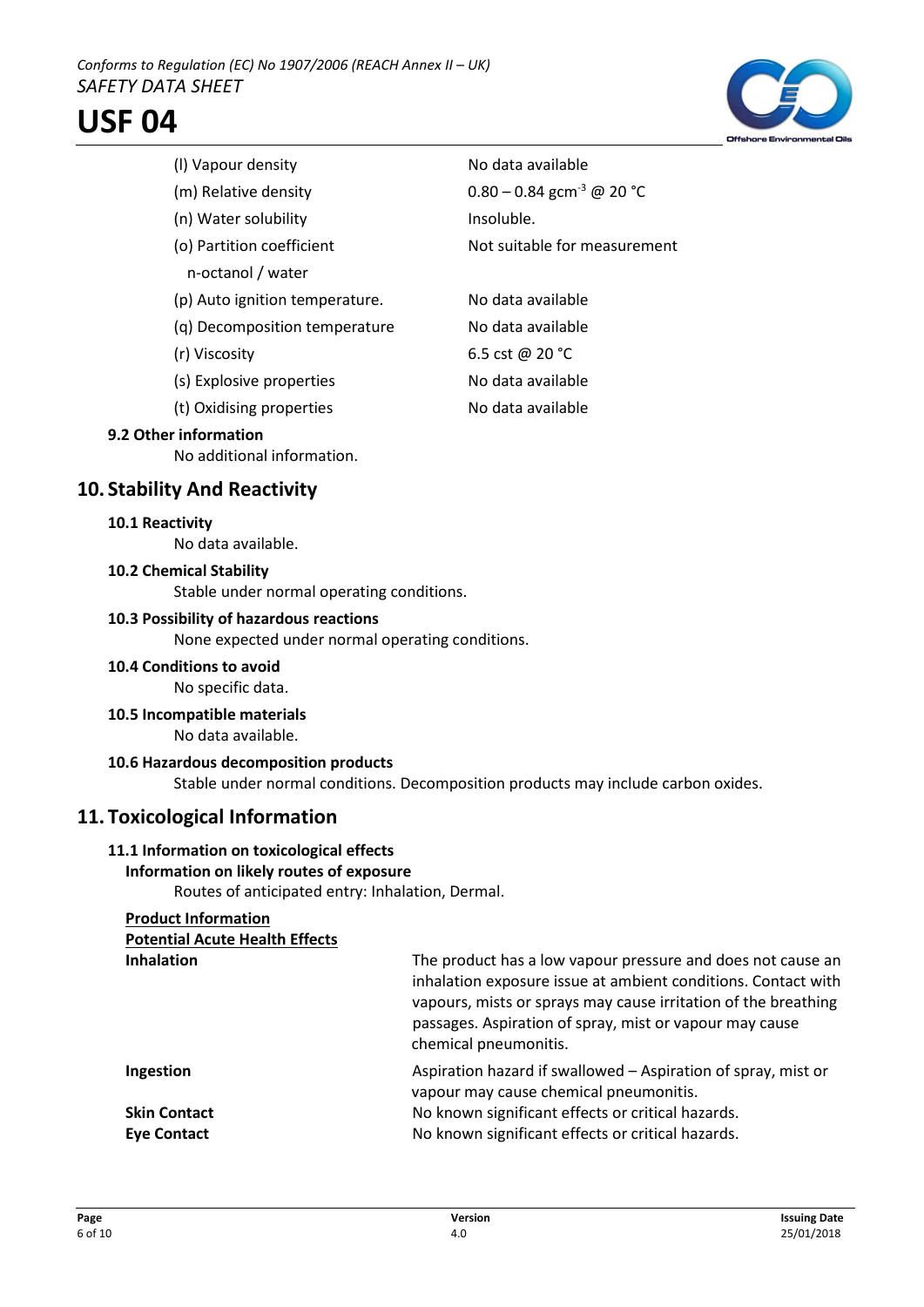

| <b>Inhalation</b>                       | Symptoms related to the physical, chemical and toxicological characteristics<br>Symptoms may include - nausea, vomiting, headache, fatigue, |
|-----------------------------------------|---------------------------------------------------------------------------------------------------------------------------------------------|
|                                         | dizziness.                                                                                                                                  |
| Ingestion                               | Symptoms may include - nausea, vomiting.                                                                                                    |
| <b>Skin Contact</b>                     | No known significant effects or critical hazards.                                                                                           |
| <b>Eye Contact</b>                      | No known significant effects or critical hazards.                                                                                           |
|                                         | Delayed and immediate effects and also chronic effects from short and long term exposure                                                    |
| <b>Inhalation</b>                       | Overexposure to inhalation of airborne droplets may cause                                                                                   |
|                                         | irritation of the respiratory tract.                                                                                                        |
| Ingestion                               | Ingestion of large quantities may cause nausea and diarrhoea.                                                                               |
| <b>Skin Contact</b>                     | No known significant effects or critical hazards.                                                                                           |
| <b>Eye Contact</b>                      | May cause transient stinging or redness.                                                                                                    |
| <b>Potential Chronic Health Effects</b> |                                                                                                                                             |
| General                                 | No known significant effects or critical hazards.                                                                                           |
| Carcinogenicity                         | No known significant effects or critical hazards.                                                                                           |
| <b>Mutagenicity</b>                     | No known significant effects or critical hazards.                                                                                           |
| <b>Developmental effects</b>            | No known significant effects or critical hazards.                                                                                           |
| <b>Fertility effects</b>                | No known significant effects or critical hazards.                                                                                           |
| <b>Acute Toxicity</b>                   | No known significant effects or critical hazards.                                                                                           |
| <b>Skin Corrosion / Irritation</b>      | No known significant effects or critical hazards.                                                                                           |
| Serious Eye-Damage / Irritation         | No known significant effects or critical hazards.                                                                                           |
| Respiratory or skin sensitisation       | No known significant effects or critical hazards.                                                                                           |
| <b>Germ Cell Mutagenicity</b>           | No known significant effects or critical hazards.                                                                                           |
| Carcinogenicity                         | No known significant effects or critical hazards.                                                                                           |
| <b>Reproductive Toxicity</b>            | No known significant effects or critical hazards.                                                                                           |
| Target Organ effects (STOT) -           | No known significant effects or critical hazards.                                                                                           |
| <b>Single Exposure</b>                  |                                                                                                                                             |
| Target Organ effects (STOT) -           | No known significant effects or critical hazards.                                                                                           |
| <b>Repeated Exposure</b>                |                                                                                                                                             |
| <b>Aspiration Hazard</b>                | Aspiration hazard if swallowed - Aspiration of spray, mist or                                                                               |
|                                         | vapour may cause chemical pneumonitis.                                                                                                      |
| 12. Ecological Information              |                                                                                                                                             |
| 12 1 Tovicity                           |                                                                                                                                             |

## **12.1 Toxicity**

All components are classified as non hazardous for the environment.

#### **12.2 Persistence and degradability**

All components are readily biodegradable.

## **12.3 Bioaccumulative potential**

All components are not considered bioaccumulative.

#### **12.4 Mobility in soil**

**Soil / Water partition coefficient (K<sub>oc</sub>)** Not Available. **Mobility** Not Available.

## **12.5 Results of PBT and vPvB assessment**

All components are not considered to be PBT or vPvB.

## **12.6 Other adverse effects**

No known significant effects or critical hazards.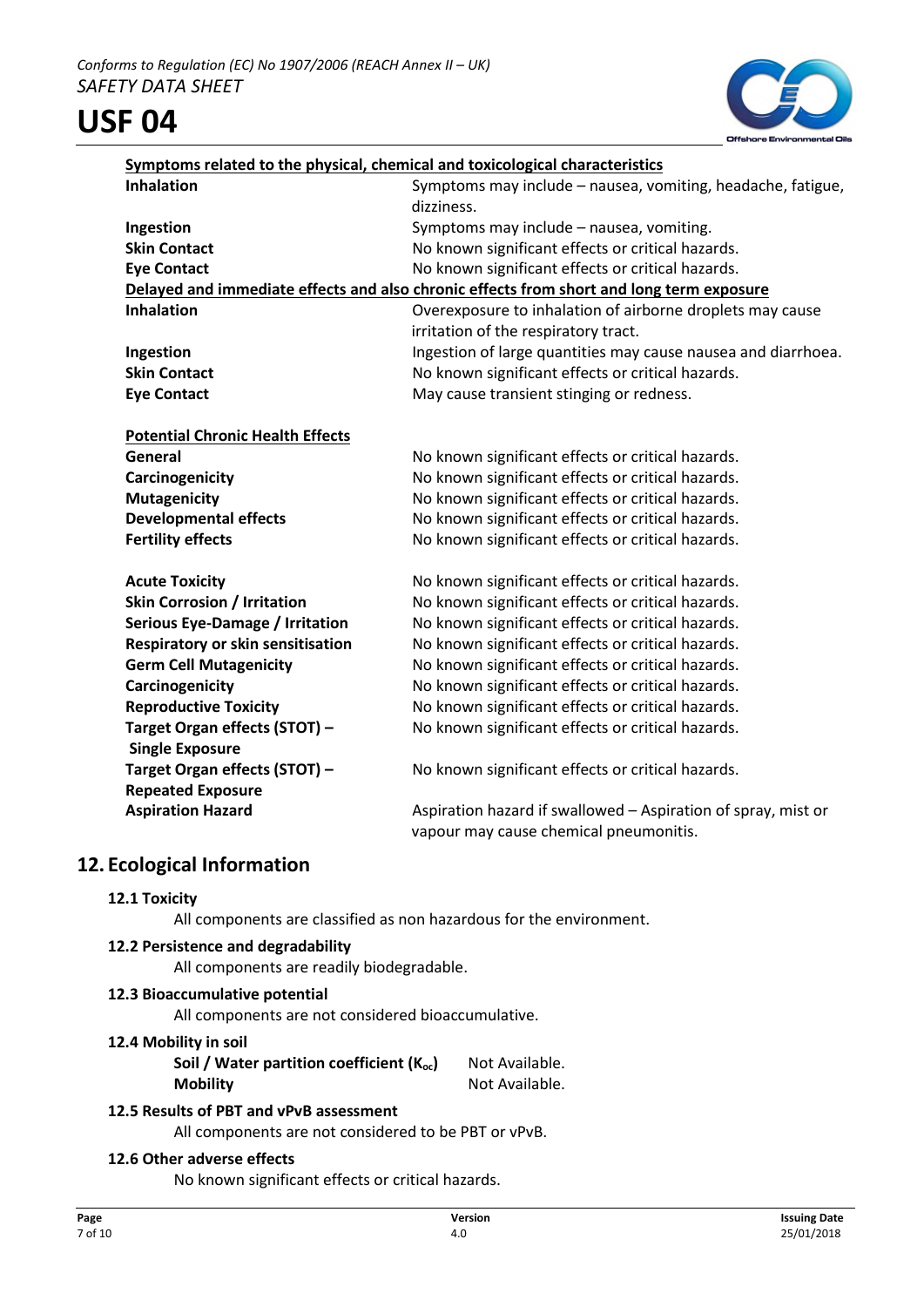

## **13.Disposal Considerations**

## **13.1 Waste Treatment methods**

## **Waste disposal according to directive 2008/98/EC, covering waste and dangerous waste. Waste from Residues / Unused Product**

Dispose of through a licensed disposal company in accordance with the European Directives on waste and hazardous waste. Where possible recycling is preferred to disposal or incineration. using a licensed disposal company.

## **Soiled packaging:**

Empty containers completely. Retain label(s) on container. Dispose of through a licensed disposal company in accordance with the European Directives on waste and hazardous waste. Where possible recycling is preferred to disposal or incineration.

## **EWC Waste Disposal No:**

The following waste codes are only suggestions: - 13 01 13 – Other hydraulic Oils.

According to the European Waste Catalogue, Waste Codes are not product specific. Waste codes should be assigned by the user based on the application for which the product was used.

## **Waste Treatment – relevant information.**

Product floats on the surface of the water.

## **Sewage Treatment – relevant information.**

Waste should not be disposed of by release to sewers. Product floats on the surface of the water.

## **Other waste Disposal recommendations.**

None.

## **14. Transport Information**

| 14.1 UN Number                      | Not regulated under ADR/RID, ADN, IMDG or IATA. |
|-------------------------------------|-------------------------------------------------|
| 14.2 UN Proper Shipping Name        | Not regulated under ADR/RID, ADN, IMDG or IATA. |
| 14.3 Transport hazard class(es)     | Not regulated under ADR/RID, ADN, IMDG or IATA. |
| 14.4 Packing group                  | Not regulated under ADR/RID, ADN, IMDG or IATA. |
| <b>14.5 Environmental hazards</b>   | Not hazardous.                                  |
| 14.6 Special Precautions for user   | None.                                           |
| 14.7 Transport in bulk according to | Not regulated                                   |
| Annex II of MARPOL73/78 and         |                                                 |
| the IBC Code.                       |                                                 |

## **15.Regulatory Information**

**15.1 Safety Health and environmental regulations / legislation specific for the substance / mixture EU regulation (EC) No. 1907/2006 (REACH).**

## **Annex XIV – List of Substances subject to Authorisation**

#### **Substances of very high concern**

None of the components are listed.

## **Annex XVII – Restrictions on the manufacture, placing of the market and use of certain dangerous substances, mixtures and articles**

Not applicable.

## **15.2 Chemical Safety assessment**

No Chemical Safety Assessment has been carried out for this substance/mixture by the supplier as this product contains substances for which Chemical Safety Assessments are still required.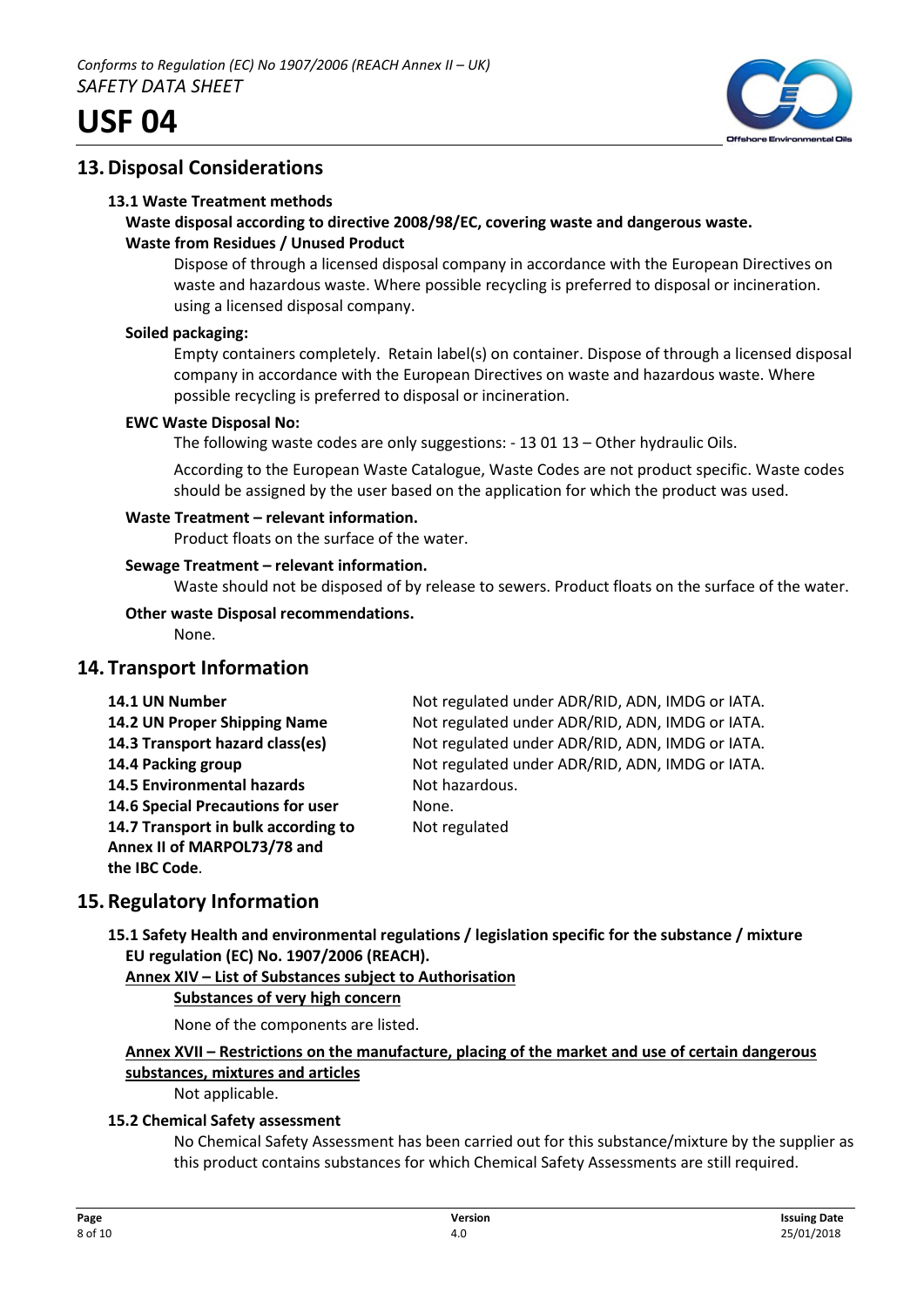

## **16.Other Information**

| <b>Full Text of Classifications [CLP/GHS]</b><br>Acute Tox.1, H304  | <b>ASPIRATION TOXICITY: - Category 1</b>                                                                         |
|---------------------------------------------------------------------|------------------------------------------------------------------------------------------------------------------|
| <b>Full Text of abbreviated H statements</b><br>H304                | Maybe fatal if swallowed and enters airways.                                                                     |
| <b>Changes from previous version</b><br>Updated sections 2,3,15,16. |                                                                                                                  |
| <b>Abbreviations and Acronyms.</b>                                  |                                                                                                                  |
| <b>ADN</b>                                                          | European Provisions concerning the International Carriage of Dangerous Goods<br>by Inland Waterway.              |
| <b>ADR</b>                                                          | The European Agreement concerning the International Carriage of Dangerous<br>Goods by Road.                      |
| <b>AICS</b>                                                         | Australian Inventory of Chemical Substances.                                                                     |
| <b>ATE</b>                                                          | Acute Toxicity Estimate.                                                                                         |
| <b>BCF</b>                                                          | <b>Bioconcentration Factor.</b>                                                                                  |
| <b>CAS</b>                                                          | <b>Chemicals Abstract Service.</b>                                                                               |
| <b>CSA</b>                                                          | Chemical Safety Assessment.                                                                                      |
| <b>CSR</b>                                                          | Chemical Safety Report.                                                                                          |
| <b>CLP</b>                                                          | Classification, Labelling and Packaging Regulation [Regulation (EC) No.<br>1272/2008].                           |
| <b>DMEL</b>                                                         | Derived Minimal effect Level                                                                                     |
| <b>DNEL</b>                                                         | Derived No effect Level.                                                                                         |
| EC                                                                  | European Commission.                                                                                             |
| <b>EINECS</b>                                                       | European Inventory of Existing Commercial chemical Substances.                                                   |
| <b>ENCS</b>                                                         | Existing and New Chemical Substances.                                                                            |
| ES                                                                  | Exposure Scenario.                                                                                               |
| EU                                                                  | European Union.                                                                                                  |
|                                                                     | EU H Statement CLP Specific Hazard Statement.                                                                    |
| <b>EWC</b>                                                          | European Waste Catalogue.                                                                                        |
| <b>GHS</b>                                                          | Globally Harmonised System of Classification and Labelling of Chemicals.                                         |
| <b>IATA</b>                                                         | International Air Transport Association.                                                                         |
| <b>IBC</b>                                                          | Intermediate Bulk Container.                                                                                     |
| <b>IESCS</b>                                                        | Inventory of Existing Chemical Substances Produced or Imported in China.                                         |
| <b>IMDG</b>                                                         | International Maritime Dangerous Goods.                                                                          |
| <b>KECI</b>                                                         | Korea Existing Chemicals Inventory.                                                                              |
| Koc                                                                 | Soil Organic Carbon-Water Partitioning Coefficient.                                                              |
| <b>MARPOL</b>                                                       | Marine Pollution.                                                                                                |
| <b>MARPOL 73/78</b>                                                 | International Convention for the Prevention of Pollution From Ships 1973 as<br>modified by the protocol of 1978. |
| <b>OECD</b>                                                         | Organisation for Economic Cooperation and Development.                                                           |